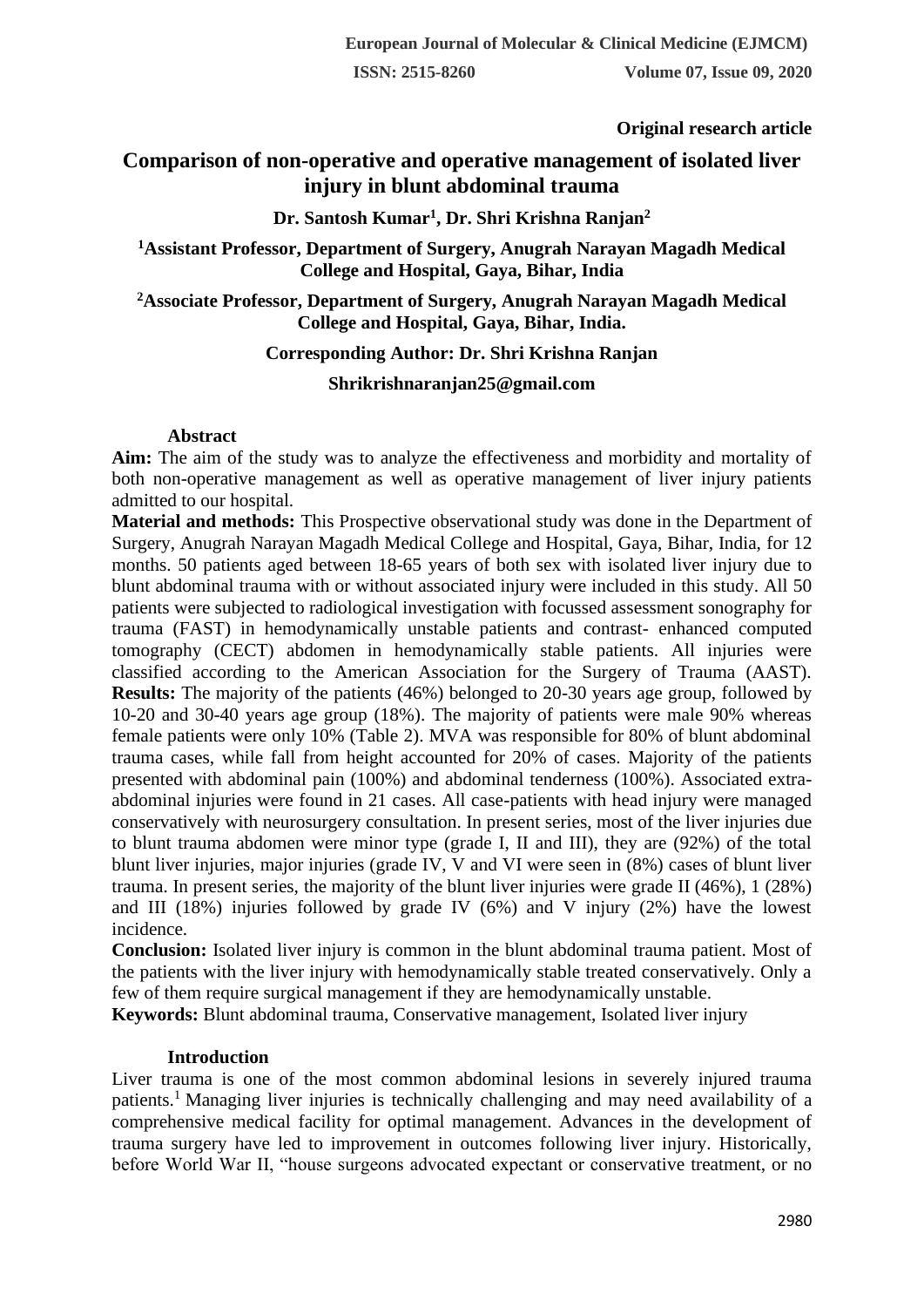**ISSN: 2515-8260 Volume 07, Issue 09, 2020**

treatment at all for the majority of wounds of the liver". During World War II, drainage of liver injuries and abandonment of the use of gauze packs decreased mortality from 30% to 17%. Subsequent understanding of the injured patient's pathology as well as development of minimally invasive technologies led to a shift towards damage control in most severe trauma victims, resulting in a paradigm shift towards nonoperative management. The relatively fixed position of the liver and its large size makes it more prone for injury in blunt trauma of the abdomen. Liver and spleen together, account for  $75\%$  of injuries in blunt abdominal trauma.<sup>2</sup> Though liver is the second most commonly injured organ in abdominal trauma, it is the most common cause of death following abdominal injury. Compared to splenic injuries, management of liver trauma still remains a challenge in the best of trauma centers. In the past, most liver injuries were treated surgically. However evidence confirms that about 86% of liver injuries have stopped bleeding by the time surgical exploration is performed and 67% of laparotomies done for blunt trauma abdomen are non-theraupetic.<sup>3</sup> The liver is the most frequently injured organ in blunt abdominal trauma<sup>4</sup>, occurring in approximately 1-8% of cases. Roughly 85-90% of blunt hepatic traumas are treated with a non-operative approach. The published rate of successful nonoperative management of patients with isolated blunt liver injury is 91.5% for grade I and II, 79% for grade III, 72.8% for grade IV, and 62.6% for grade V injuries. Because of this shift towards non-operative management, there have been increased rates of complications, with a rise in morbidity rate to 7%. Delayed hemorrhage is the most common complication of non-operative treatment and generally occurs in the first 72 hours following the traumatic incident<sup>5</sup> Delayed hemorrhage has been shown to occur in 1.7 to 5.9% of blunt abdominal injuries, most often related to either an initially small injury which has expanded or to a biloma-induced pseudoaneurysm.<sup>6</sup> Initially skeptical but now NOM is standard of care with aim of obtaining a reduction in morbidity and mortality.<sup>7,8</sup> Surgery is also limited to limited debridement, selective vascular ligation and perihepatic packing.9,10 The aim of the study was to analyze the effectiveness and morbidity and mortality of both non-operative management as well as operative management of liver injury patients admitted to our hospital.

#### **Material and methods**

This Prospective observational study was done in the Department of Surgery, Anugrah Narayan Magadh Medical College and Hospital, Gaya, Bihar, India, for 12 months, after taking the approval of the protocol review committee and institutional ethics committee. Total 50 patients of isolated liver injury due to blunt abdominal were included in this study. Isolated liver trauma was defined as a liver injury with no other intra or extra-abdominal involvement.

#### **Inclusion criteria**

50 patients aged between 18-65 years of both sex with isolated liver injury due to blunt abdominal trauma with or without associated injury.

### **Exclusion criteria**

Those patients who had associated intra-abdominal injuries, penetrating injuries and head injury patient with GCS <13 were excluded in this study.

#### **Methodology**

All the patients were with isolated liver injury due to blunt abdominal injury included in the study all the relevant information extracted from the case paper noted in proforma. This includes demographic data, mechanism of injury, clinical examination and investigation laboratory as well radiological recorded. Postoperative follow up was done to not for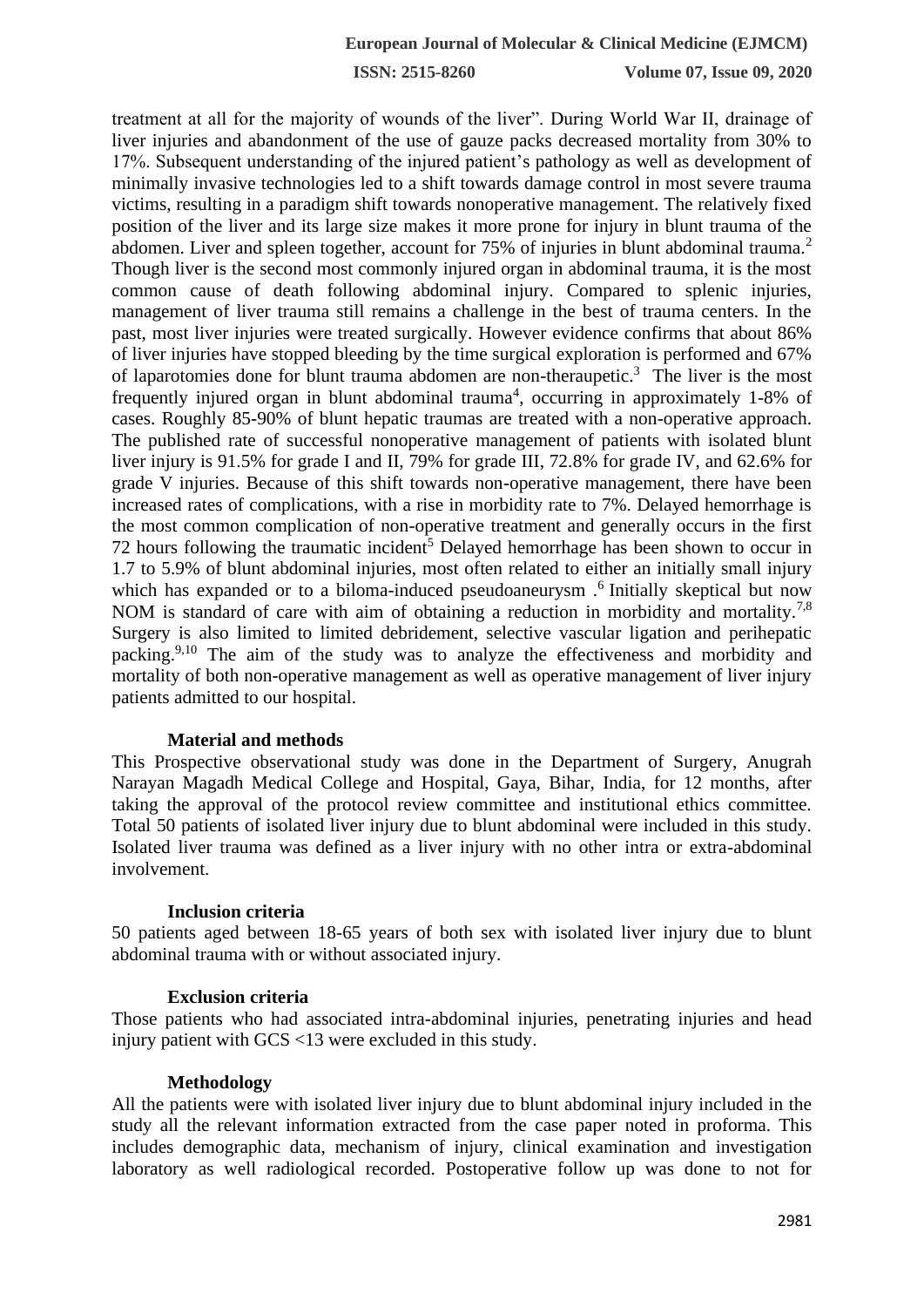#### **European Journal of Molecular & Clinical Medicine (EJMCM)**

**ISSN: 2515-8260 Volume 07, Issue 09, 2020**

complication. All 50 patients were first attended by the emergency trauma center of our hospital, where vitals were recorded. Followed by the patient were resuscitated according to ATLS guidelines, following which the patients were subjected to radiological investigation with focussed assessment sonography for trauma (FAST) in hemodynamically unstable patients and contrast- enhanced computed tomography (CECT) abdomen in hemodynamically stable patients. All injuries were classified according to the American Association for the Surgery of Trauma (AAST).

| Grade | <b>Injury description</b>                                                          |  |  |  |
|-------|------------------------------------------------------------------------------------|--|--|--|
|       | Hematoma: Sub capsular <10% of surface area                                        |  |  |  |
|       | Laceration: Capsular tear, $\langle 1 \rangle$ cm depth                            |  |  |  |
|       | Hematoma: Sub capsular, 10-50% surface area intraparenchymal <10 cm                |  |  |  |
| П     | Laceration: 1-3 cm parenchymal depth,<10 cm length                                 |  |  |  |
|       | Hematoma: Sub capsular >50% surface area expanding, ruptured sub capsular or       |  |  |  |
| Ш     | parenchymal hematoma                                                               |  |  |  |
|       | Laceration : $>3$ cm parenchymal depth                                             |  |  |  |
|       | Laceration: Parenchymal disruption involving 25%-75% of hepatic lobe or            |  |  |  |
| IV    | 1-3 couinaud's segments within a single lobe                                       |  |  |  |
|       | Laceration: Parenchymal disruption involving >75% of hepatic lobe or               |  |  |  |
| V     | >3 couinaud's segments within a single lobe                                        |  |  |  |
|       | Vascular: Juxtahepatic venous injuries i.e. retrohepatic venacava or major hepatic |  |  |  |
|       | veins                                                                              |  |  |  |
| VI    | Vascular: Hepatic avulsion                                                         |  |  |  |

**Table 1: Liver injury scale (revision 1994).<sup>11</sup>**

Hemodynamically stability defined as systolic blood pressure (SBP) more than 90 mm of Hg after adequate resuscitation (1-2 litre of intravenous fluid within 1 hr). Criteria for NOM were hemodynamically stable patient with simple hepatic injury (grade I, II and III); absence of signs of peritonitis; no suspicion of other intraabdominal injuries on imaging studies. NOM includes monitoring of the patient in ICU or in wards; monitoring of vitals, urine output; intravenous fluids and intravenous antibiotics; serial hemoglobin and serial hematocrit measurement; review ultrasonography of the abdomen or CECT abdomen. Failure of nonoperative management and indication of surgery during observation includes hemodynamically unstable patient during the observation; major hepatic injuries with a hemodynamically unstable patient; signs of peritonitis; progressive expansion of hematoma or hemoperitoneum on radiological examination. Hemodynamically unstable patient at presentation and after resuscitation according to ATLS guidelines immediately shifted for Surgery.

### **Results**

A retrospective study of 50 patients of isolated liver injury due to blunt abdominal trauma was conducted and had the following findings. In this series, the majority of the patients (46%) belonged to 20-30 years age group, followed by 10-20 and 30-40 years age group (18%) Thus majority of the patients were of a young age group In this series, the majority of patients were male 90% whereas female patients were only 10% (Table 2).

| Age group (in years) | No of patients=50 | $\frac{0}{0}$ |
|----------------------|-------------------|---------------|
| Below 10             |                   |               |
| 10-20                |                   | 10            |

**Table 2: Age and gender distribution of patients**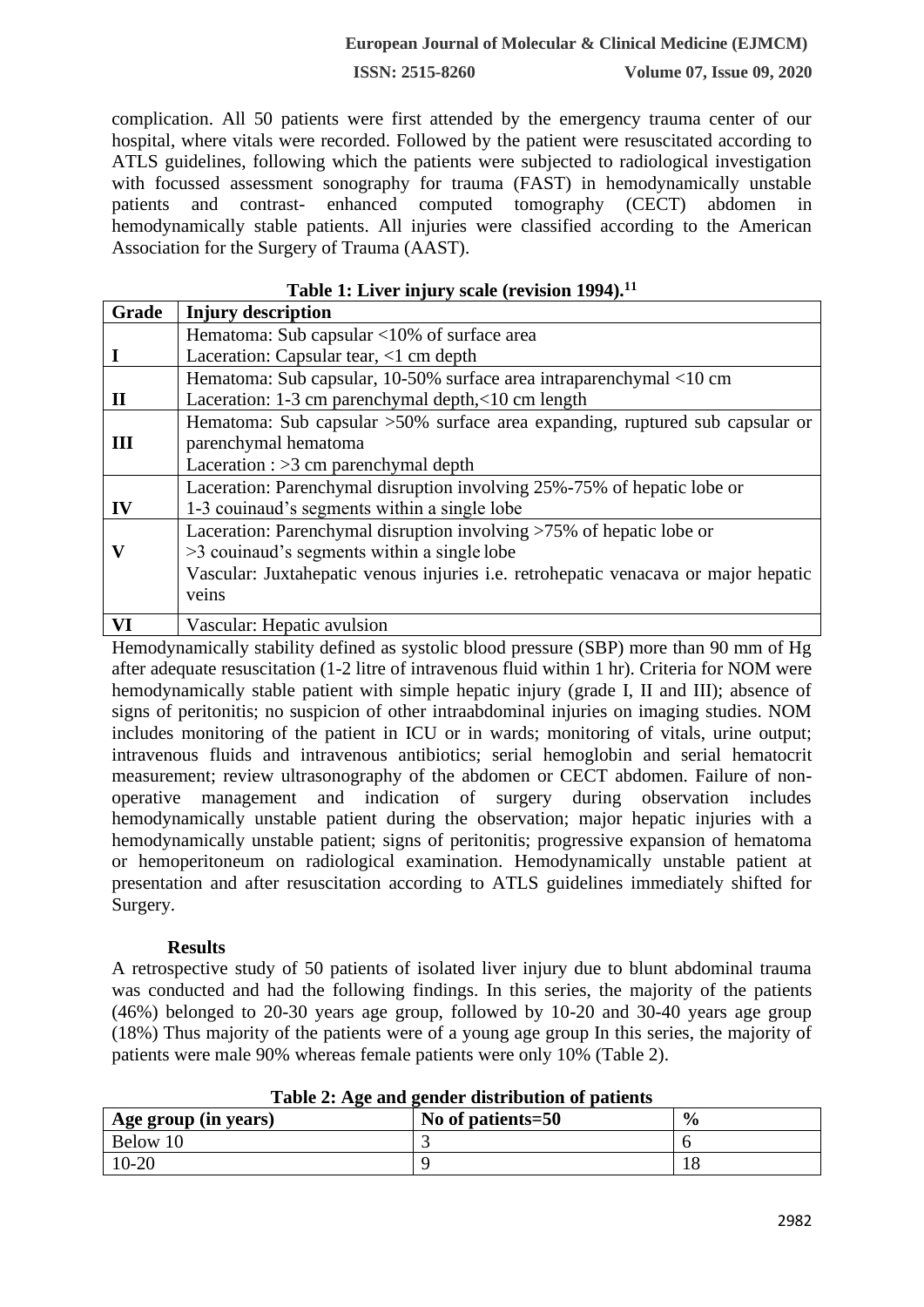### **European Journal of Molecular & Clinical Medicine (EJMCM)**

**ISSN: 2515-8260 Volume 07, Issue 09, 2020**

| $20 - 30$             | 23 | 46 |
|-----------------------|----|----|
| $\frac{30-40}{40-50}$ |    | 18 |
|                       | ∠  |    |
| Above 50              |    |    |
| <b>Gender</b>         |    |    |
| Male                  | 45 | 90 |
| Female                |    | 10 |

### **Table 3: Mechanism of injury**

| <b>Mechanism of injury</b> | No. of patients | $\frac{0}{0}$ |
|----------------------------|-----------------|---------------|
| <b>MVA</b>                 | 40              | 80            |
| Falls from a height        |                 | 20            |

MVA was responsible for 80% of blunt abdominal trauma cases, while fall from height accounted for 20% of cases (Table 3).

Majority of the patients presented with abdominal pain (100%) and abdominal tenderness (100%) (Table 4).

Associated extra-abdominal injuries were found in 21 cases. The common extra abdominal injuries were chest injuries including rib fractures, pneumothorax, and lung contusion, extremity fractures including pelvic fractures and head injuries including subarachnoid hemorrhage, extradural and subdural hematoma, brain contusion, depressed or non-depressed skull fractures of these associated injuries, there were 7 cases of chest injury of which 2 case of rib fractures with considerable amount of hemopneumothorax which was managed by insertion water-sealed intercostal drainage tube. 7 cases of fracture of extremities were managed by the orthopedic surgery department. All case-patients with head injury were managed conservatively with neurosurgery consultation (Table 5).

| Table 4. Dyniptoms and signs    |                 |               |  |
|---------------------------------|-----------------|---------------|--|
| <b>Symptoms and sign</b>        | No. of patients | $\frac{6}{9}$ |  |
| Abdominal pain                  | 50              | 100           |  |
| Abdominal tenderness            | 50              | 100           |  |
| Abdominal guarding              |                 | 22            |  |
| Abdominal rigidity              |                 | 00            |  |
| Abdominal distension            | 23              | 46            |  |
| Tachycardia (pulse $>100/min$ ) | 26              | 52            |  |
| Hypotension (SBP <90 mm of Hg)  | h               | 12            |  |

## **Table 4: Symptoms and signs**

| <b>Associated injuries</b> | No. of patients | $\frac{6}{9}$ |
|----------------------------|-----------------|---------------|
| Head injury                |                 |               |
| Chest injury               |                 |               |
| Extremity or pelvic injury |                 |               |
| No associate injury        | 29              | 58            |

#### **Table 6: Assessment of grade of liver injury**

| <b>Grade of liver injury</b>       | No. of patients | $\frac{6}{9}$ |
|------------------------------------|-----------------|---------------|
| Minor injury (grade I, II and III) | 46              | 92            |
| Major injury (grade IV, V and VI)  |                 |               |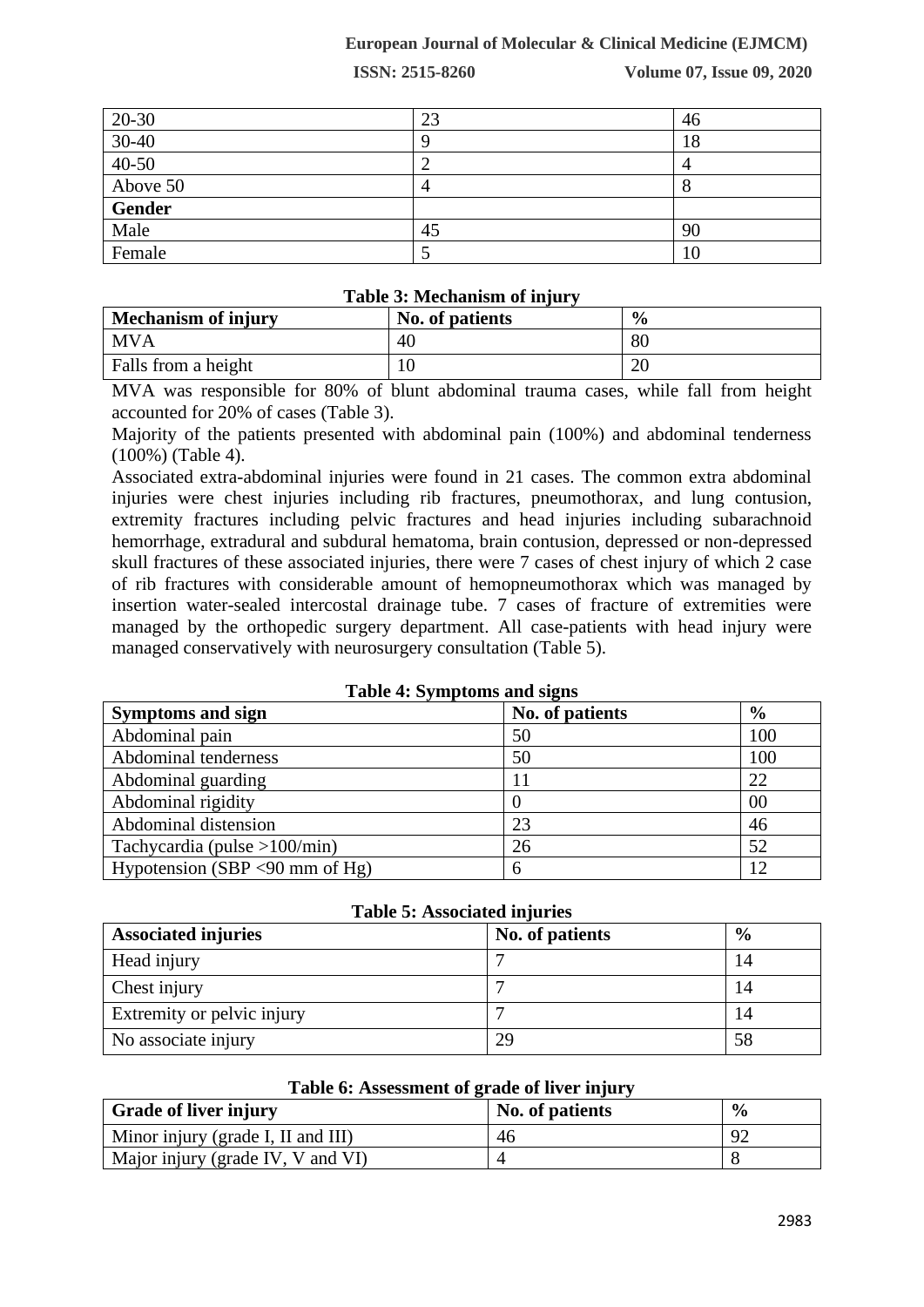**ISSN: 2515-8260 Volume 07, Issue 09, 2020**

In present series, most of the liver injuries due to blunt trauma abdomen were minor type (grade I, II and III), they are (92%) of the total blunt liver injuries, major injuries (grade IV, V and VI were seen in (8%) cases of blunt liver trauma (Table 6).

In present series, in the present series, the majority of the blunt liver injuries were grade II  $(46\%)$ , 1 (28%) and III (18%) injuries followed by grade IV (6%) and V injury (2%) have the lowest incidence. All 46 (92%) patients with AAST grade I, II and III were successfully managed conservatively and only 1 (2%) patients of blunt liver trauma were managed by surgical intervention. That patient had grade V liver injury and associate head injury (Table 7).

| Liver injury scale | <b>Conservative management</b> |               | <b>Operative management</b> |               |
|--------------------|--------------------------------|---------------|-----------------------------|---------------|
|                    | No. of patients                | $\frac{6}{9}$ | No. of patients             | $\frac{6}{6}$ |
|                    | . 4                            | 28            |                             |               |
|                    |                                | 46            |                             |               |
|                    |                                |               |                             |               |
|                    |                                |               |                             |               |
|                    |                                |               |                             |               |
|                    |                                |               |                             |               |

**Table 7: Liver injury scale and its relation with management modalities**

#### **Table 8: Outcome**

| <b>Outcome</b> | No. of patients | $\frac{0}{0}$ |
|----------------|-----------------|---------------|
| Discharge      | 49              | 98            |
| Expired        |                 |               |

In the present study, 49 (98%) patient discharge and 1 (2%) patient expired (Table 8). In the present study overall mean duration of hospital stay in this study was 8-22 days. The mean hospital stay for the operative group patients was 10.5 days.

### **Discussion**

The paradigm for management of liver trauma had shifted over the past decades from surgical management to NOM. This shift had been attributed to the following factors: 50-80% of liver injuries stop bleeding spontaneously; successful NOM in children; significant development of radiological investigation like CECT abdomen, interventional radiology, intensive care unit, and trauma centers. $12,13$ 

In the present study, the mean age of the patient is  $27.3$  whereas Bernardo et al (n=143) reported mean age was  $32\pm14.7$  and in Gustave et al reported mean age was  $33\pm19$ .<sup>14</sup> In the present study, the maximum incidence of blunt liver trauma was seen in the age group of 20- 30 years of age. (Mean age of occurrence being 22.5 years). This is probably because the patient in this age group lead a more active life and have more outdoor activities. Patients in the age group 40-50 years, lead a relatively sedentary life and therefore have less incidence of trauma. In this study, nearly 88% of patients were from the age group l-40 years. This age represents the working population. Thus trauma is not only a problem for an individual but also social, as society loses a large number of human resources. Similar demographic data have been reported in other studies.

In the present study, 90% of patients were male whereas 10% of patients were female. In another study Bernardo et al  $(n=143)$  majority  $(83.6%)$  of patients were males.<sup>8</sup> The incidence of abdominal trauma in the male population is higher because in our country males are the leaders of the family and hence lead a more active life and undergo more outdoor activities. Similar demo- graphic data have been reported in other studies with most injuries affecting males and being incurred due to blunt trauma.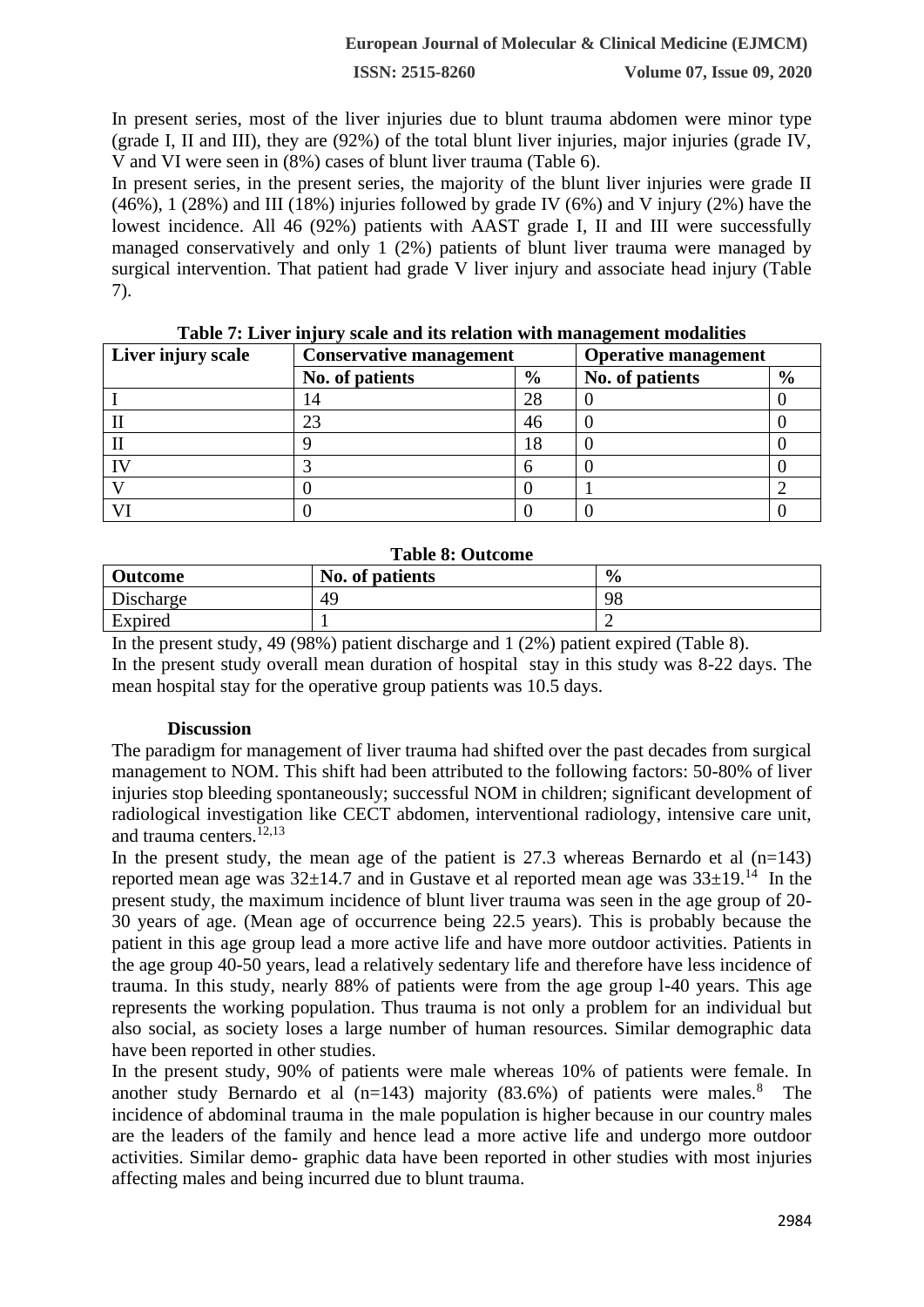**ISSN: 2515-8260 Volume 07, Issue 09, 2020**

In this study MVA was responsible for 80% of blunt abdominal trauma cases, while fall from height accounted for 20% of cases. Vehicular accident was the commonest mode of injury in case of blunt trauma followed by fall from height Trauma mostly observed is contusion, which in its greatest proportion is caused by road traffic accidents and falls from height: the presence of signs of intoxication was not assessed, which would be related with traffic accidents. Similar results have been published in other studies Bernardo et al and Croce et al with most injuries due to road traffic accidents.<sup>8,15</sup> Vehicular accidents occur more frequently because every year there is increase in number of vehicles on road, poor maintenance of road, general public and drivers not following the rules and regulations, nonuse of seat belts, helmets, airbags in vehicles and lack of motivation and education in general- assault due to hit or by animal also is significant mode of trauma in rural parts of the country were run over or goring by a bullock is quite common.

In the present study, Majority of the patients presented with abdominal pain (100%) and abdominal tenderness (100%). Abdominal pain could not properly be assessed in patients with a significant head injury and spine injury co-existing with blunt abdominal injuries. This is also supported by other clinical studies.

Focused assessment with sonography for trauma (FAST) has become an initial screening tool and extension of physical examination in all patients with intraabdominal trauma. It has a sensitivity to detect intraabdominal fluid but it is relatively insensitive for parenchymal injuries and retroperitoneal hemorrhage. Several well-conducted prospective observational studies found this technique to be sensitive (79-100%) and specific (95.6-100%), particularly in hemodynamically compromised patients.<sup>16,17</sup>

CECT abdomen is currently the standard of investigation modalities for the stable patient of isolated liver injury due to blunt abdominal injury.<sup>18,19</sup> Hoff et al reported the sensitivity of 92-97% and a specificity of 98.7% in diagnosing the liver injury.<sup>20</sup> Active extravasation of contrast media during CT Scan of the abdomen is evidence of acute bleeding from either the parenchyma of the liver or from the major hepatic veins. Fang et al reported 75% of patients with hemodynamically unstable with contrast extravasation to require operative management.<sup>21</sup> In the present study, liver injury was diagnosed accurately by CECT of the abdomen in 100% of cases as compared to USG which had a positivity of 94% in diagnosing liver injuries.

In this study minor liver injury (grade I. II and III) accounts for 92% of all patients while major liver injury

(grade IV, V and V) accounts for 8%. This is comparable with other studies as demonstrated by Norman et al, Croce et al and Bernardo et al.<sup>8,15,16</sup>

As highlighted by Bernardo et al (n=143) majority of liver injuries can be managed nonoperatively, with few absolute indications for surgical intervention.<sup>8</sup> CT imaging results factor prominently in the initial management strategy for blunt liver trauma, allowing for reliable injury grading that has been shown to correlate well with the need for surgical intervention. However, there is little consensus on the role of routine reimaging once a nonoperative management course has been selected.

The surgical options for the management of blunt liver injuries depend on the type of injury to the subscapular, intrahepatic parenchymal injuries. Surgery includes a wide range of temporary and definitive surgical procedure. Direct suture ligation of the parenchymal bleeding vessel, perihepatic packing, hepatorrhaphy repair of venous injury under vascular isolation. The present study shows that conservative management is feasible even for higher grade blunt liver injuries.

At our institution, the decision to treat a liver injury is primarily based on hemodynamic instability while considering the grade of liver injury and the presence of concomitant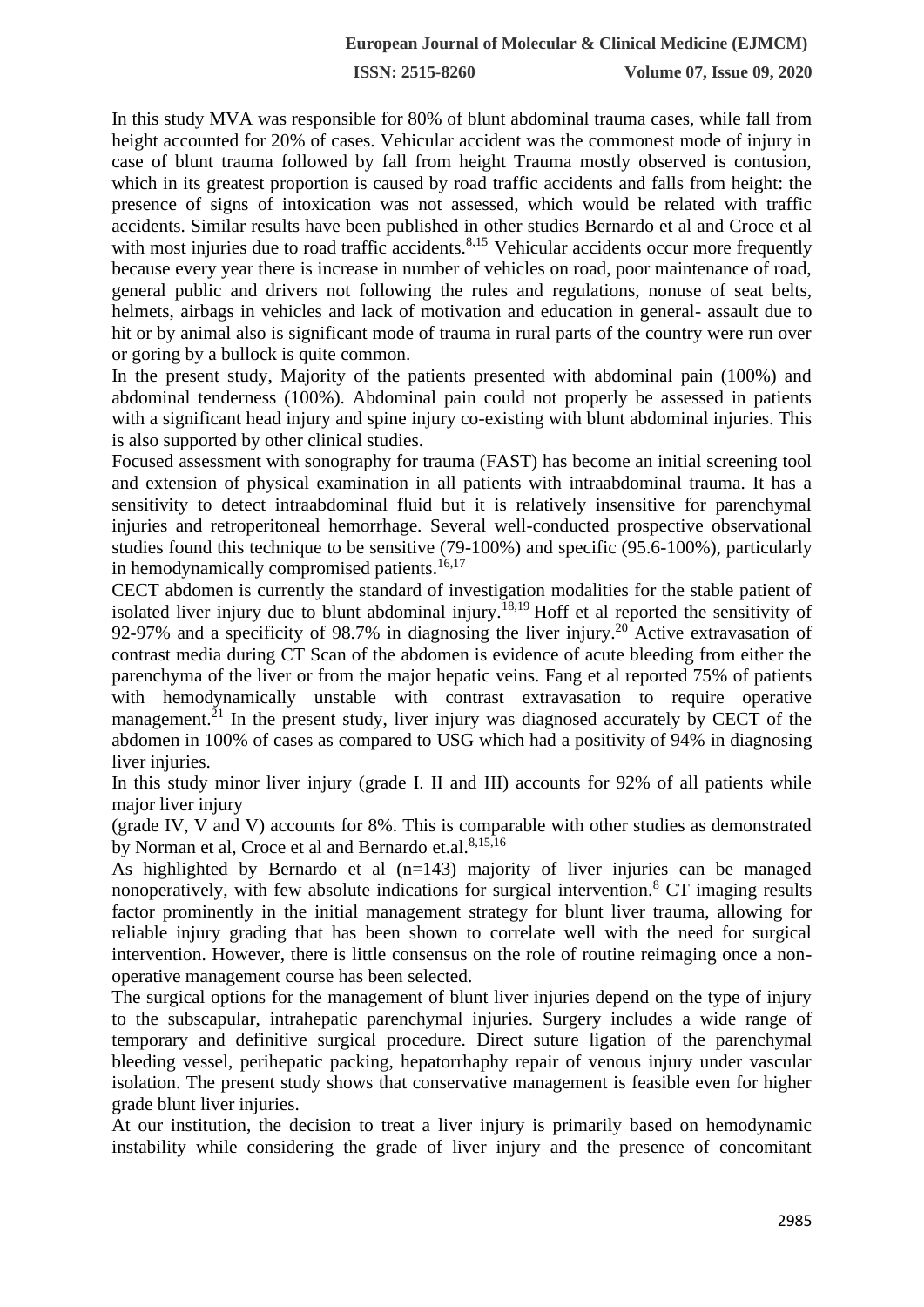injuries. In the present study, conservative management was successful in all grade l, II, III liver injuries. One patient with grade V injury required operative management.

Hemorrhage can result in the lethal triad of hypothermia coagulopathy and acidosis, each exacerbates the others. Mortality rapidly increase if patient core temperature less than 34ºC so warm blankets and intravenous fluids were given to the patient to avoid hypothermia.<sup>22</sup>

### **Conclusion**

Isolated liver injury is common in the blunt abdominal trauma patient. Most of the patients with the liver injury with hemodynamically stable treated conservatively. Only a few of them require surgical management if they are hemodynamically unstable.

### **Reference**

- 1. Brillantino A, Iacobellis F, Festa P, Mottola A, Acampora C, Corvino F, Del Giudice S, Lanza M, Armellino M, Niola R, Romano L, Castriconi M, De Palma M, Noschese G. Non-operative management of blunt liver trauma: safety, efficacy and complications of a standardized treatment protocol. Bull Emerg trauma. 2019;7(1):49–54
- 2. Cox EF. Blunt abdominal trauma. A 5 year analysis of 870 patients requiring celiotomy. Ann Surg 1984; 199; 467-474
- 3. Knudson MM, Mauli KI: Nonoperative management of solid organ injuries. Past, present & future. Surg ClinNorth Am 1999 Dec; 79 (6): 1357-71.
- 4. Yoon W, Jeong YY, Kim JK, Seo JJ, Lim HS, et al. (2005) CT in blunt liver trauma. Radio Graphics.2005; 25: 87-103.
- 5. Kaplan U, Hatoum OA, Chulsky A, Menzal H, Kopelman D (2011) Two weeks delayed bleeding in blunt liver injury: Case report and review of the literature. World J Emerg Surg.2011; 6: 14.
- 6. SCS Silva, R Amaral, DN Silva, D Garrido, ICSP Basto, et al. (2015) Blunt liver trauma-brief review and computed tomography role. European Society of Radiology.
- 7. Jacobs IA, Kelly K, Valenziano C, Pawar J, Jones C Nonoperative management of Blunt splenic and hepatic trauma in the pediatric population: significant differences between adult and pediatric surgeons? Am Surg. 2001;67(2):149-54.
- 8. Bernardo CG, Fuster J, Bombuy E, Sanchez S, Ferrer J, Loera MA. Treatment of Liver Trauma: operative or Conservative Management. Gastroenterol Res. 2010;3(1):9-18.
- 9. Parks RW, Chrysos E, Diamond T. Management of Liver Trauma. Br J Surg. 1999;86(9):1121-35.
- 10. David RJ, Franklin GA, Luken JK, Carillo EH, Spain DA, Miller FB, et al. Evolution in the management of adult blunt hepatic injuries. Am J Surg. 2000;232(3):324-30
- 11. Moore EE, Cogbill TH, Jurkovich GJ, Shckford SR, Malangoni MA, Champion HR. Organ Injury Scaling:spleen and liver(1994 revision). J Truama. 1995;38(3):323-4
- 12. Stein DM, Scalea TM. Nonoperative management of spleen and liver injuries. J Intensive Care Med. 2006;21:296-304.
- 13. Stylinos S. Evidence based guidelines for resource utilization in children with isolated spleen or liver injury. The APSA Trauma Committee. J Pediatr Surg. 2000;35:164-9
- 14. Norrman G, Tingstedt B, Ekelund M, Andersson R. Non-operative management of blunt liver trauma: feasible and safe also in centers with a low trauma incidence. HPB (Oxford). 2009;11(1):50-6.
- 15. Croce MA, Fabian TC, Menke PG, Waddle-Smith L, Minard G, Kudsk KA, et al. Nonoperative Management of Blunt Hepatic trauma is the Treatment of choice for Hemodynamically stable Patients. Ann Surg. 1995;221(6):744-55.